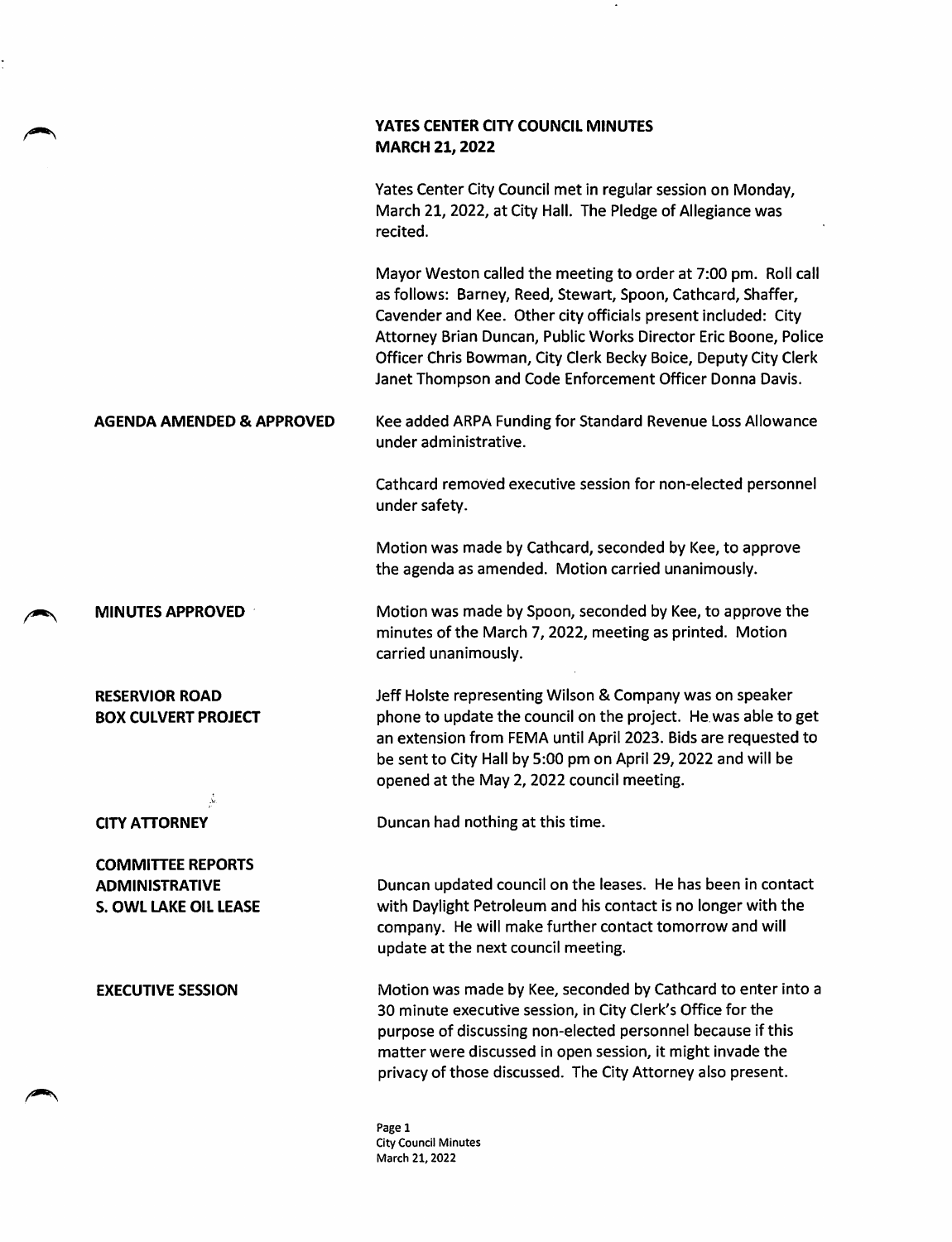|                                                             | Motion carried unanimously. Council entered into executive<br>session at 7:12 pm to reconvene at 7:42 pm.                                                                                                                                                                                                                                                                                                                                                           |
|-------------------------------------------------------------|---------------------------------------------------------------------------------------------------------------------------------------------------------------------------------------------------------------------------------------------------------------------------------------------------------------------------------------------------------------------------------------------------------------------------------------------------------------------|
|                                                             | Council reconvened at 7:40 pm and motion was made by Kee,<br>seconded by Cathcard that Donna Davis be terminated effective<br>immediately. Motion was carried with Barney voting no and<br>Shaffer abstaining.                                                                                                                                                                                                                                                      |
| <b>CHAMBER EASTER EGG HUNT</b>                              | It was the consensus of the council to decline to donate to the<br>Easter Egg Hunt.                                                                                                                                                                                                                                                                                                                                                                                 |
| <b>ARPA FUNDING</b>                                         | Motion was made by Kee, seconded by Cavender, to approve<br>the ARPA Funding for Standard Revenue Loss Allowance.<br>Motion carried with Spoon abstaining.                                                                                                                                                                                                                                                                                                          |
| <b>SAFETY</b>                                               | Nothing at this time.                                                                                                                                                                                                                                                                                                                                                                                                                                               |
| <b>PUBLIC WORKS</b>                                         | Only bid was received for the dam spillway repairs. The bid<br>from TS Construction was opened. Bid total was \$26,800 plus<br>\$400 per load. The bidder to be contacted for an estimate of<br>number of loads that will be required. Motion was made by<br>Spoon, seconded by Shaffer to accept bid once number of loads<br>determined. Motion carried unanimously.                                                                                               |
| <b>KALIDA STREET EXTENSION</b>                              | After some discussion, motion was made by Spoon, seconded<br>by Kee to have Boone request bids for surveying Kalida street<br>from Kansas to Butler streets. Bids to be sent to City Hall by<br>5:00 pm on April 29, 2022, to be opened at the May 2, 2022<br>council meeting. Motion carried unanimously.                                                                                                                                                          |
| <b>BOX CULVERT PROJECT BIDS</b>                             | Motion was made by Spoon, seconded by Cathcard to request<br>bids to be sent to City Hall by 5:00 pm on April 29, 2022, to be<br>opened at the May 2, 2022 council meeting. Motion carried<br>unanimously.                                                                                                                                                                                                                                                          |
| <b>PARKS &amp; PUBLIC LANDS</b><br><b>EXECUTIVE SESSION</b> | Motion was made by Reed, seconded by Cathcard to enter into<br>a 10 minute executive session, in the council room for the<br>purpose of discussing non-elected personnel because if this<br>matter were discussed in open session, it might invade the<br>privacy of those discusses. The City Attorney also present.<br>Motion carried unanimously. Council entered into executive<br>session at 8:05 pm to reconvene at 8:10 pm.<br>Council reconvened at 8:10 pm |

 $\mathbf{r}$ 

Page 2 City Council Minutes March 21, 2022

 $\hat{\mathcal{L}}$